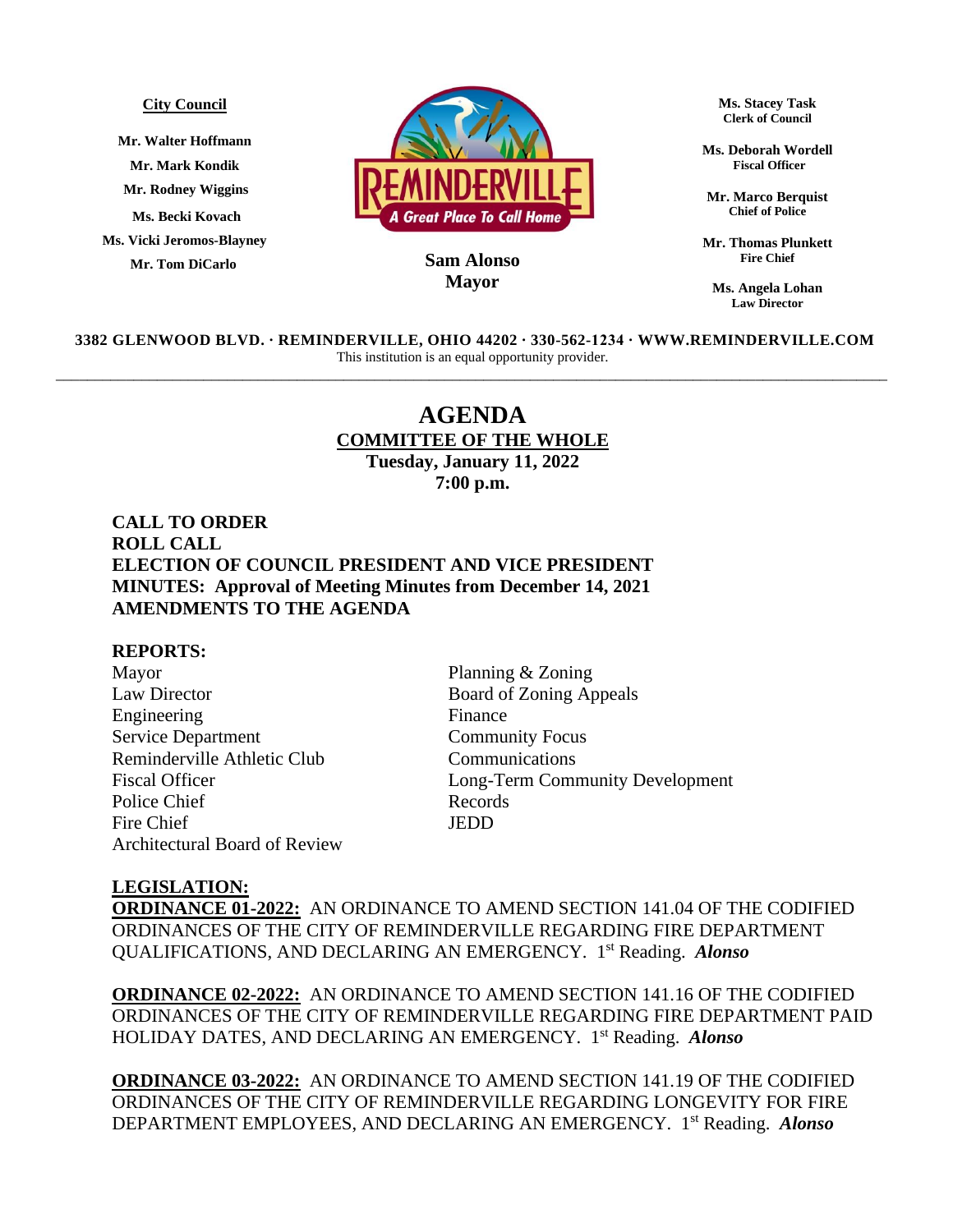**ORDINANCE 04-2022:** AN ORDINANCE TO AMEND SECTION 1501.01 OF THE CODIFIED ORDINANCES OF THE CITY OF REMINDERVILLE REGARDING OHIO FIRE CODE, AND DECLARING AN EMERGENCY. 1 st Reading. *Alonso* 

**ORDINANCE 05-2022:** AN ORDINANCE TO AMEND SECTION 1503.01 OF THE CODIFIED ORDINANCES OF THE CITY OF REMINDERVILLE REGARDING THE NATIONAL FIRE PROTECTION ASSOCIATION LIFE SAFETY CODE, AND DECLARING AN EMERGENCY. 1 st Reading. *Alonso* 

**ORDINANCE 06-2022:** AN ORDINANCE REPEALING CITY OF REMINDERVILLE CODIFIED ORDINANCES AS RELATED TO THE CITY FIRE DEPARTMENT, AND DECLARING AN EMERGENCY. 1 st Reading. *Alonso* 

**ORDINANCE 07-2022:** AN EMERGENCY ORDINANCE TO MAKE APPROPRIATION ADJUSTMENTS FOR THE 2022 CITY BUDGET, AND DECLARING AN EMERGENCY. 1st Reading. *Alonso*

**ORDINANCE 08-2022:** AN ORDINANCE TO AUTHORIZE THE ESTABLISHMENT OF THE "BUILDING/ENGINEERING DEPOSITS FUND" FOR THE PURPOSE OF IMPROVING FINANCIAL REPORTING OF CERTAIN FIDUCIARY ACTIVITIES. 1<sup>st</sup> Reading. Alonso

**RESOLUTION 80-2021:** A RESOLUTION TO ELECT NOPEC'S GREEN COMMUNITY CHOICE PROGRAM FOR REMINDERVILLE'S ELECTRICITY AGGREGATION PROGRAM STARTING JANUARY 2023, AND DECLARING AN EMERGENCY. 3rd Reading. Alonso

**RESOLUTION 01-2022:** A RESOLUTION CONFIRMING THE APPOINTMENTS OF THOMAS PLUNKETT, BENNY JONES, MATTHEW MILLER, AND MARK KONDIK TO THE VOLUNTEER FIREFIGHTERS' DEPENDENTS FUND, AND DECLARING AN EMERGENCY. 1 st Reading. *Alonso* 

**RESOLUTION 02-2022:** A RESOLUTION TO REQUEST THAT THE SUMMIT COUNTY FISCAL OFFICER MAKE AN ADVANCED PAYMENT OF TAX FUNDS FOR TAX YEAR 2021 PAYABLE IN 2022 TO THE CITY OF REMINDERVILLE FINANCE OFFICE, AND DECLARING AN EMERGENCY. 1 st Reading. *Alonso*

**RESOLUTION 03-2022:** A RESOLUTION TO HIRE PATRICK MANNION AS A FRONT DESK ASSOCIATE FOR THE REMINDERVILLE ATHLETIC CLUB AND TO BE PAID AT THE RATE OF NINE AND 53/100 DOLLARS (\$9.53) PER HOUR, AND DECLARING AN EMERGENCY. 1 st Reading. *Blayney*

**RESOLUTION 04-2022:** A RESOLUTION ACCEPTING THE RESIGNATION OF IAN MURRAY FROM THE CITY OF REMINDERVILLE FIRE DEPARTMENT, EFFECTIVE JANUARY 12, 2022, AND DECLARING AN EMERGENCY. 1 st Reading. *Alonso*

**RESOLUTION 05-2022:** A RESOLUTION TO AUTHORIZE AND DIRECT THE MAYOR TO EXECUTE AND ENTER INTO AN AGREEMENT WITH THE SUMMIT COUNTY LEGAL DEFENDER'S OFFICE FOR THE REPRESENTATION OF ELIGIBLE INDIGENT PERSONS AND DECLARING AN EMERGENCY. 1 st Reading. *Alonso*